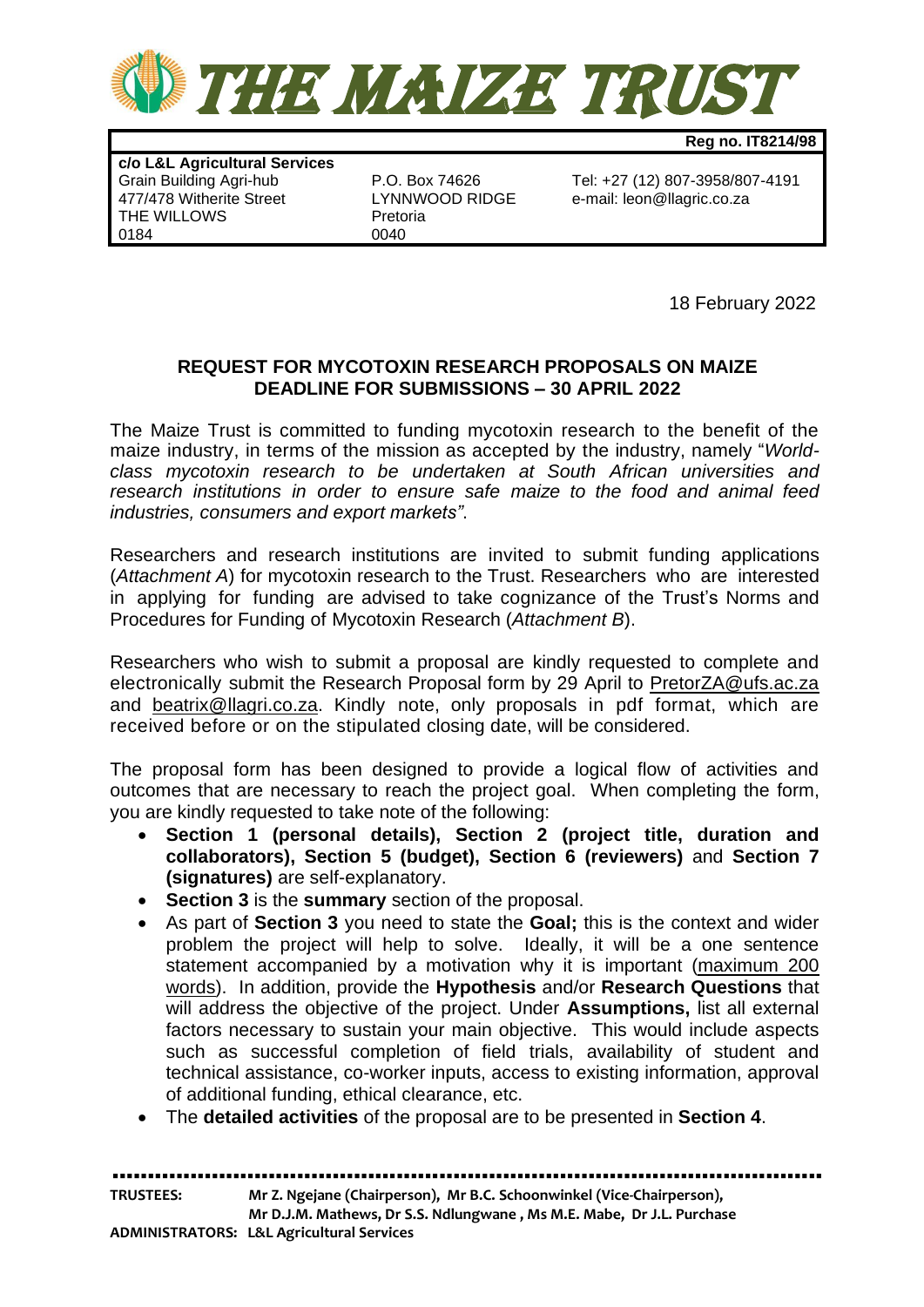- Add the project details under the appropriate **Strategic Objective(s)** in **Section 4**. To streamline your application, please **delete** the Strategic Objectives that do not apply to your proposal.
- Under **Activities,** please list the tasks to produce the outputs; supply enough information for peer-review purposes and provide key references where necessary.
- The activities (tasks) are followed by the **Short and Long-term Outcomes** for each activity. These should explain the benefit to the maize industry. Under **Milestones and Timelines** specify the qualitative and/or quantitative deliverables to achieve your objectives and provide a timeframe for these outputs within the context of the duration of the project. The milestones are important and will be used to judge progress. **Means of Verification** are the sources and methods used to quantify the indicators.
- **Example:** If you plan to conduct field work, a typical activity would be "*Determine the field response of 200 maize hybrids and breeding lines to FER at three locations according to the procedures described by ABC et al. (2016)*. *Entries will be subjected to controlled infection by isolates 1, 2 and 3 based on the protocol and statistical design described by XYZ et al. (2010)*", with "*Information on GxE interaction for ear rot of a selected panel of maize hybrids and identification of resistance sources*" as outcome. "*Successful characterisation of maize germplasm for FER response in year 1*" as milestone, and "*Excel datasheet with statistical analysis and ranking of trial entries according percentage ear rot at three locations*" as a means of verification.
- Finally, under **Risks/Assumptions**, list possible factors out of project control that could influence each outcome

All research proposals will be subject to review by both South African and international experts. The reports of the reviewers will be assessed by the Trust's Mycotoxin Research Review Panel (MRRP) comprising South African experts. Should a proposal be deemed appropriate for submission, the candidate will be asked to present the project to the MRRP. This usually takes place in September. The MRRP will evaluate and prioritise the research proposals based on merit in terms of the review reports and presentations, and make recommendations regarding the possible funding of the proposals to an appropriate industry Committee, which will in turn advise the Trust.

A decision will be taken by the Trust in November regarding the funding of the proposals, and the researchers and research administration offices of the various institutions will be informed regarding the Trust's decisions sometime in December. The first 60% of the approved funding will be paid to successful applicants during January of the following year.

Researchers are encouraged to actively pursue the possibility of co-funding within their own institutions, or from other sources, as the Trust has limited funds and is compelled to focus on critical research for the maize industry. Researchers are also encouraged to collaborate with other researchers as this will enhance their projects.